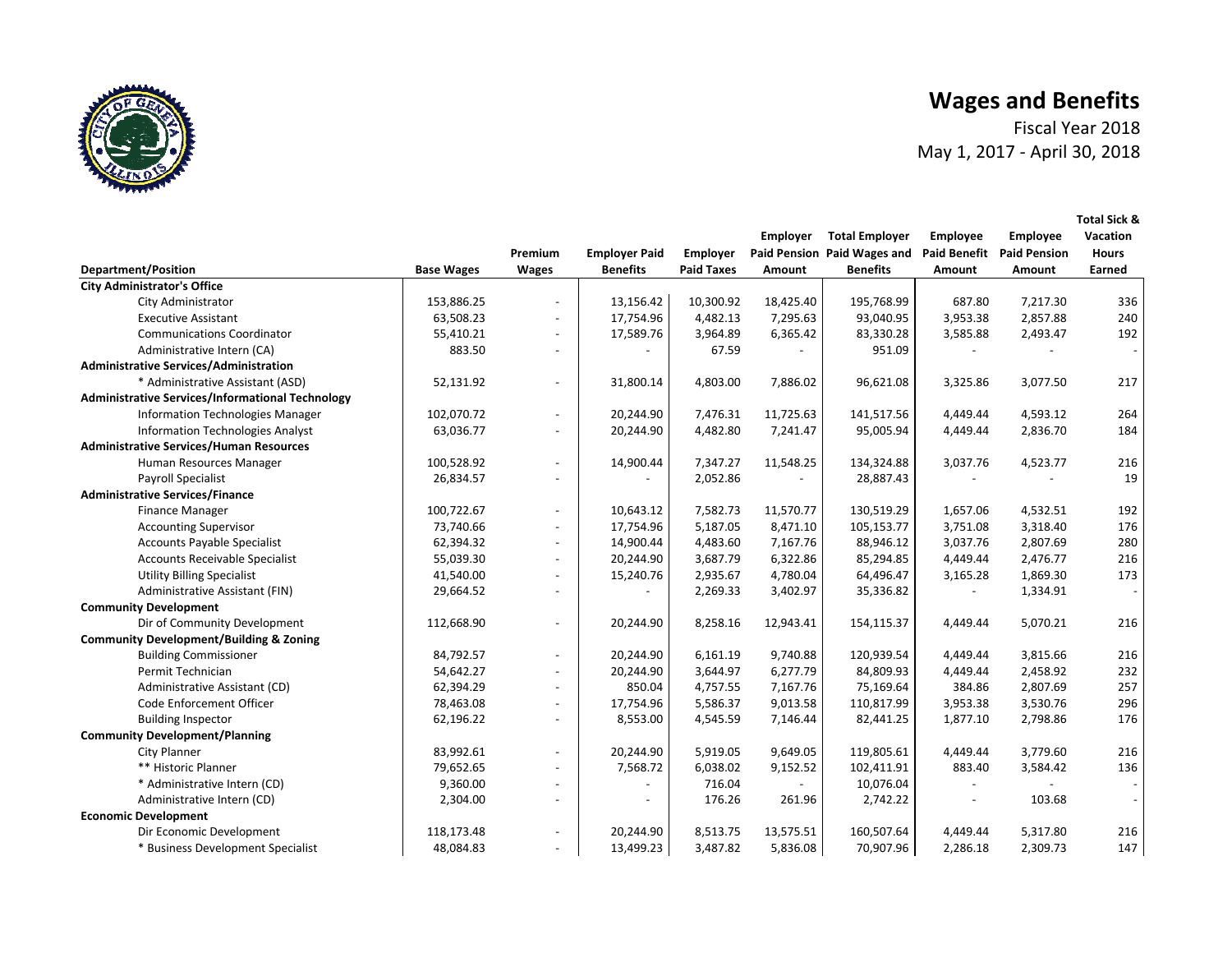Fiscal Year 2018May 1, 2017 ‐ April 30, 2018

**Total Sick &** 

**Department/Position**<br> **Base Wages Premium Wages Employer Paid Benefits Employer Paid Taxes Employer Paid Pension Paid Wages and Amount Total Employer Benefits Employee Paid Benefit Amount Employee Paid Pension Amount Vacation Hours Earned**\* Administrative Intern (ED) 15,104.00 ‐ ‐ 1, 1,729.92 155.46 17,989.38 ‐ 679.68 ‐ Administrative Assistant (ED) 19,875.11 ‐ ‐ 1, ‐ 520.44 21, ‐ 395.55 ‐ 19 **Police**Chief of Police 138,871.02 ‐ 19, 1, 026.84 † 159,818.53 920.67 4,206.76 13,762.20 288 **Police/Operations** Police Commander 125,792.63 ‐ 7, 1, 568.72 † 135,175.57 814.22 883.40 12,606.87 296 Police Sergeant 100,787.56 12,993.29 19,026.84 1, † 134,322.07 514.38 4,206.76 9,988.06 232 Police Sergeant 108,664.75 23,534.52 20,244.90 1, † 154,298.87 854.70 4,449.44 10,819.50 296 Police Sergeant 110,025.24 16,439.92 17,754.96 1, † 145,998.88 778.76 3,953.38 10,903.50 296 Police Sergeant 101,527.33 25,317.46 17,754.96 1, † 146,357.06 757.31 3,751.08 10,061.35 264 Police Sergeant 107,210.23 21,950.09 20,339.88 1, † 151,291.68 791.48 4,449.44 10,624.51 280 Police Sergeant 100,541.27 28,093.69 20,244.90 1, † 150,684.15 804.29 4,247.14 9,963.65 224 Police Sergeant 103,061.10 5,744.60 ‐ 1, † 110,348.21 542.51 ‐ 10,213.29 256 Police Officer 92,594.50 4, 19, 815.61 1, 968.28 † 118,733.47 355.08 4,177.98 9,176.04 296 Police Officer 92,594.54 13, 20,244.90 560.23 1, † 127,876.11 476.44 4,449.44 9,176.04 296 Police Officer | 80,554.78 11,305.00 | - | 1,332.42 † | 93,192.20 | - 7,982.91 184 Police Officer 92,585.83 14, 20,270.85 446.75 1, † 128,718.83 415.40 4,449.44 9,175.18 296 Police Officer 72,872.10 8, 16, 661.50 1, 976.16 † 99,642.64 132.88 3, 7,221.59 429.82 184 Police Officer 92,594.52 5, 17, 823.26 1, 754.96 † 117,327.42 154.68 3,751.08 9,176.04 280 Police Officer 92,594.49 12, 19,026.84 106.69 1, † 125,181.71 453.69 4,004.46 9,176.04 280 Police Officer 92,229.55 8, 19, 378.58 1, 026.84 † 121,034.09 399.12 4,206.76 9,139.87 280 Police Officer 92,593.65 13, 17,717.80 356.13 1, † 125,148.05 480.47 3,938.84 9,176.04 280 Police Officer 92,585.86 14, 19,026.84 301.63 1, † 127,406.88 492.55 4,004.46 9,175.18 264 Police Officer 69,044.23 2, 7, 784.07 1, 568.72 † 80,426.02 029.00 883.40 6,842.27 184 Police Officer 78,647.78 8, 7, 455.75 1, 099.54 † 95,454.39 251.32 833.80 7,794.00 192 Police Officer 92,594.55 6, 20, 325.70 1, 663.87 † 120,963.63 379.51 4,247.14 9,176.04 256 Police Officer 92,594.45 6, 7, 316.69 1, 568.72 † 107,902.01 422.15 883.40 9,176.04 256 Police Officer 92,585.80 19, 20,244.90 224.09 1, † 133,564.00 509.21 4,247.14 9,175.18 256 Police Officer 92,594.50 5, 18, 970.07 1, 020.19 † 117,961.14 376.38 3,953.38 9,176.04 248 Police Officer 92,594.55 4, 7, 502.98 1, 621.59 † 106,117.03 397.91 789.30 9,176.04 248 Police Officer 92,594.47 11, 19,026.84 247.05 1, † 124,314.18 445.82 4,206.76 9,176.04 248 Police Officer 66,981.39 6, ‐ 849.04 1, † 74,901.13 070.70 ‐ 6,637.81 164 Police Officer 68,000.87 7, 7, 362.41 1, 568.72 † 84,012.16 080.16 883.40 6,738.87 176 Police Officer 92,594.53 7, 19, 370.04 1, 125.82 † 120,437.15 346.76 4,004.46 9,176.04 216 Police Officer 92,585.74 20, 16,904.92 617.68 1, † 131,662.50 554.16 3,486.62 9,175.18 216 Police Officer 86,412.77 9, 20, 970.50 1, 244.90 † 117,961.72 333.55 4,449.44 8,605.87 216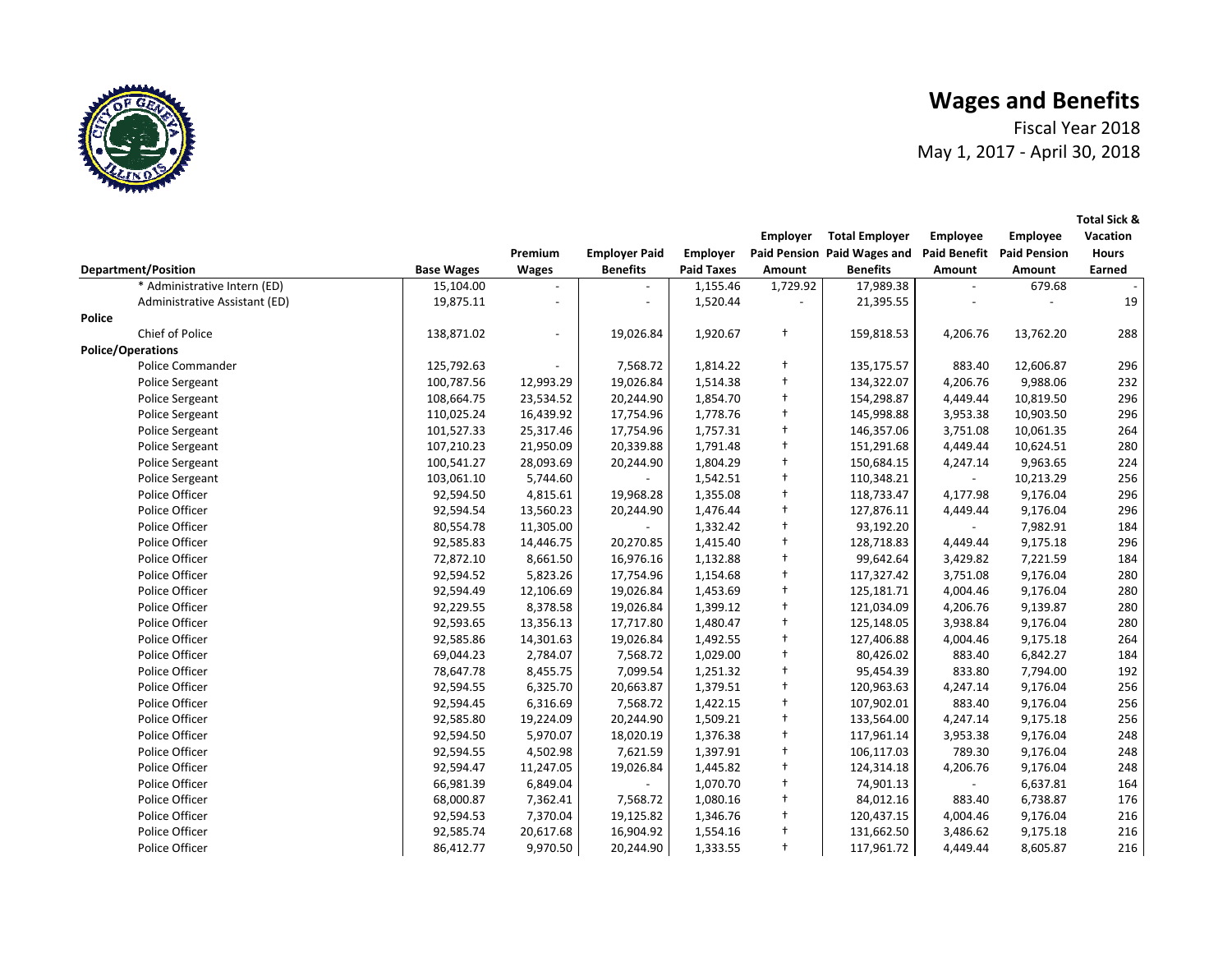Fiscal Year 2018 May 1, 2017 ‐ April 30, 2018

**Total Sick &** 



|                                  |                   |                          |                          |                   | Employer                 | <b>Total Employer</b>       | <b>Employee</b>     | <b>Employee</b>     | Vacation                 |
|----------------------------------|-------------------|--------------------------|--------------------------|-------------------|--------------------------|-----------------------------|---------------------|---------------------|--------------------------|
|                                  |                   | Premium                  | <b>Employer Paid</b>     | Employer          |                          | Paid Pension Paid Wages and | <b>Paid Benefit</b> | <b>Paid Pension</b> | <b>Hours</b>             |
| <b>Department/Position</b>       | <b>Base Wages</b> | <b>Wages</b>             | <b>Benefits</b>          | <b>Paid Taxes</b> | Amount                   | <b>Benefits</b>             | Amount              | Amount              | Earned                   |
| Police Officer                   | 92,585.82         | 7,226.21                 | 16,976.16                | 1,387.79          | $\ddot{\phantom{1}}$     | 118,175.98                  | 4,145.47            | 9,175.18            | 192                      |
| Police Officer                   | 69,020.02         | 7,978.64                 | 11,311.84                | 1,089.84          | $\ddagger$               | 89,400.34                   | 1,851.90            | 6,839.88            | 184                      |
| Police Officer                   | 73,818.75         | 13,854.38                | 14,900.44                | 1,227.47          | $\ddot{\phantom{1}}$     | 103,801.04                  | 3,037.76            | 7,315.45            | 184                      |
| <b>Police/Support Services</b>   |                   |                          |                          |                   |                          |                             |                     |                     |                          |
| <b>Police Commander</b>          | 115,448.20        |                          | 17,754.96                | 1,620.74          | $+$                      | 134,823.90                  | 3,751.08            | 11,441.00           | 264                      |
| Records Manager                  | 77,734.44         | $\overline{\phantom{a}}$ | 20,418.51                | 5,441.50          | 8,950.10                 | 112,544.55                  | 4,247.14            | 3,505.94            | 264                      |
| Administrative Assistant (PD)    | 62,394.19         |                          | 19,026.84                | 4,252.74          | 7,167.75                 | 92,841.52                   | 4,206.76            | 2,807.68            | 256                      |
| <b>Community Service Officer</b> | 44,219.33         | 3,129.09                 | 16,976.16                | 3,344.29          | 5,343.12                 | 73,011.99                   | 3,632.12            | 2,093.02            | 184                      |
| <b>Community Service Officer</b> | 44,219.32         | 212.86                   | 6,633.70                 | 3,346.44          | 5,104.10                 | 59,516.42                   | 687.80              | 1,999.50            | 184                      |
| <b>Police Records Specialist</b> | 52,496.79         | 370.45                   | 20,244.90                | 3,704.09          | 6,072.96                 | 82,889.19                   | 4,449.44            | 2,378.95            | 184                      |
| <b>Police Records Specialist</b> | 58,639.90         |                          | 7,568.72                 | 4,420.03          | 6,736.13                 | 77,364.78                   | 883.40              | 2,638.75            | 184                      |
| <b>Police Records Specialist</b> | 64,003.90         | 34.64                    | 20,244.90                | 4,382.22          | 7,356.53                 | 96,022.19                   | 4,247.14            | 2,881.76            | 280                      |
| * Police Records Specialist      | 6,934.78          | 250.34                   | 24,064.97                | 2,054.81          | 3,151.07                 | 36,455.97                   | 720.41              | 1,247.13            | 199                      |
| ** Police Records Specialist     | 43,447.60         |                          | 6,957.40                 | 3,231.52          | 4,765.67                 | 58,402.19                   | 1,205.52            | 1,864.47            | 85                       |
| <b>Police Records Specialist</b> | 63,114.52         | 90.04                    | 19,026.84                | 4,515.83          | 7,261.34                 | 94,008.57                   | 4,206.76            | 2,844.16            | 256                      |
| <b>Crossing Guard</b>            | 5,160.00          | $\blacksquare$           |                          | 394.74            |                          | 5,554.74                    |                     |                     |                          |
| <b>Crossing Guard</b>            | 1,140.00          | $\overline{\phantom{a}}$ | $\overline{\phantom{a}}$ | 87.21             | $\overline{\phantom{0}}$ | 1,227.21                    |                     |                     |                          |
| <b>Crossing Guard</b>            | 5,310.00          | $\overline{\phantom{a}}$ | $\overline{\phantom{0}}$ | 406.22            | $\overline{\phantom{a}}$ | 5,716.22                    |                     |                     |                          |
| <b>Crossing Guard</b>            | 5,115.00          | $\overline{a}$           | $\overline{\phantom{a}}$ | 391.29            | $\overline{a}$           | 5,506.29                    |                     |                     |                          |
| <b>Crossing Guard</b>            | 5,250.00          | $\overline{\phantom{0}}$ | $\overline{\phantom{a}}$ | 401.63            | $\overline{\phantom{a}}$ | 5,651.63                    |                     |                     |                          |
| <b>Crossing Guard</b>            | 4,935.00          | $\overline{\phantom{a}}$ | $\overline{\phantom{a}}$ | 377.53            | $\overline{\phantom{0}}$ | 5,312.53                    |                     |                     |                          |
| <b>Crossing Guard</b>            | 4,635.00          |                          | $\overline{\phantom{a}}$ | 354.58            | $\overline{a}$           | 4,989.58                    |                     |                     |                          |
| Police Records Specialist (PT)   | 24,202.45         | $\overline{\phantom{a}}$ | $\overline{\phantom{a}}$ | 1,851.49          | $\overline{\phantom{a}}$ | 26,053.94                   |                     |                     | 16                       |
| Police Records Specialist (PT)   | 19,284.36         | $\overline{\phantom{a}}$ | $\overline{\phantom{a}}$ | 1,475.26          | $\overline{a}$           | 20,759.62                   |                     |                     | 16                       |
| * Police Records Specialist (PT) | 15,995.81         |                          |                          | 1,223.68          | $\overline{\phantom{a}}$ | 17,219.49                   |                     |                     |                          |
| * Police Records Specialist (PT) | 5,994.31          | 291.76                   | 461.51                   | 493.87            | $\overline{\phantom{0}}$ | 7,241.45                    |                     |                     | $\blacksquare$           |
| * Police Records Specialist (PT) | 8,663.91          | 21.66                    | 21.66                    | 664.43            | $\overline{\phantom{a}}$ | 9,371.66                    |                     |                     | $\overline{\phantom{a}}$ |
| * Police Records Specialist (PT) | 2,729.16          |                          |                          | 208.78            |                          | 2,937.94                    |                     |                     |                          |
| <b>Fire</b>                      |                   |                          |                          |                   |                          |                             |                     |                     |                          |
| Fire Chief                       | 130,720.22        | $\overline{\phantom{0}}$ | 18,861.80                | 1,841.94          | $^{++}$                  | 151,423.96                  | 4,103.64            | 10,628.20           | 256                      |
| Administrative Assistant (FD)    | 51,676.00         | $\blacksquare$           | 17,743.90                | 3,651.11          | 5,936.56                 | 79,007.57                   | 3,949.74            | 2,325.44            | 192                      |
| <b>Fire/Operations</b>           |                   |                          |                          |                   |                          |                             |                     |                     |                          |
| Deputy Fire Chief                | 110,747.69        |                          | 20,244.90                | 1,514.03          | $^{++}$                  | 132,506.62                  | 4,247.14            | 10,471.15           | 296                      |
| * Fire Battalion Chief           | 13,141.68         |                          | 33,354.25                | 654.45            | $^{++}$                  | 47,150.38                   | 136.30              | 1,242.54            | (0)                      |
| ** Fire Battalion Chief          | 107,833.38        | 3,694.00                 | 17,754.96                | 1,548.83          | $^{++}$                  | 130,831.17                  | 3,751.08            | 10,195.66           | 360                      |
| **Fire Battalion Chief           | 111,505.29        | 3,616.05                 | 20,244.90                | 1,593.90          | $^{++}$                  | 136,960.14                  | 4,449.44            | 10,542.80           | 421                      |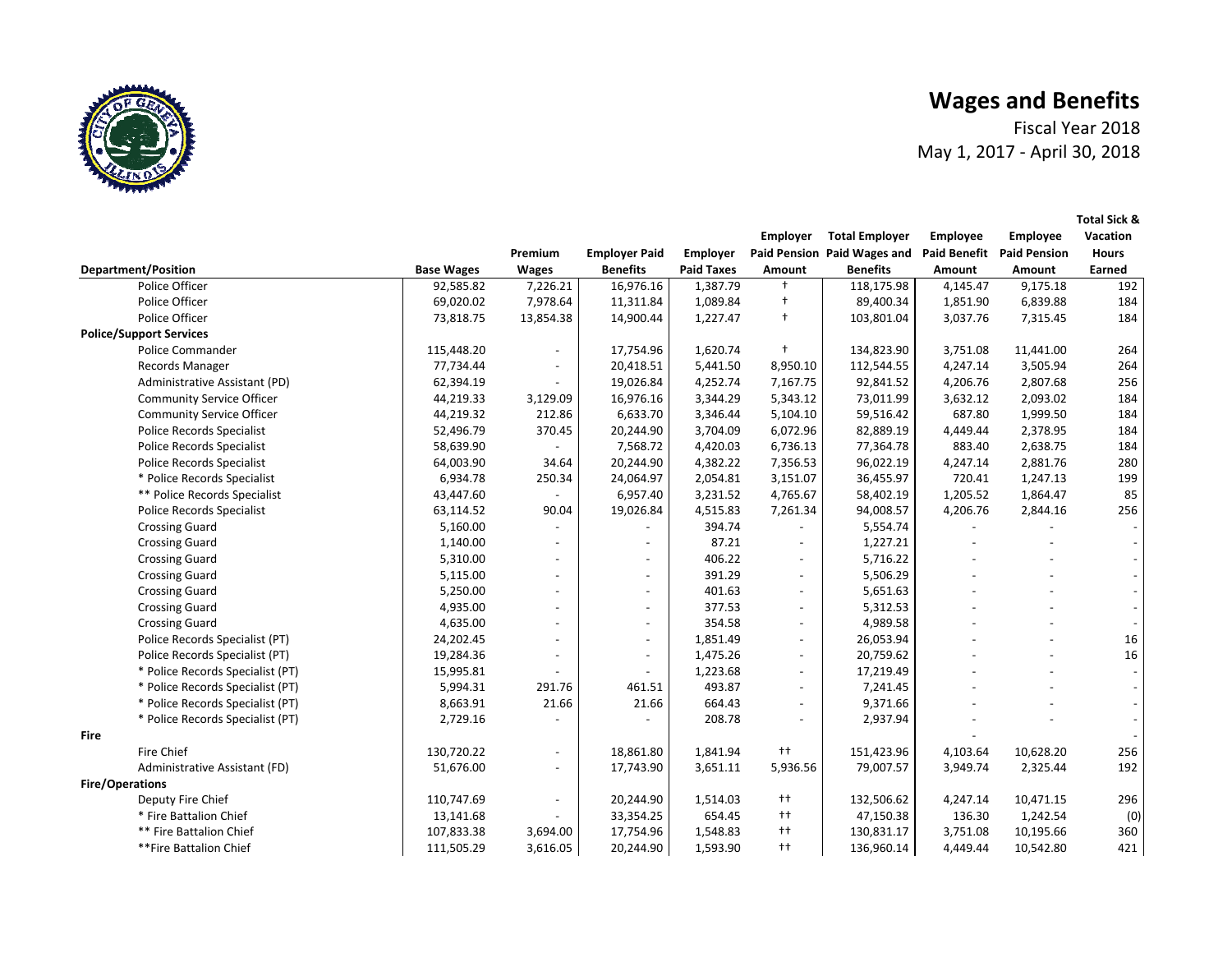Fiscal Year 2018 May 1, 2017 ‐ April 30, 2018

|                            |                   |              |                          |                   | Employer                 | <b>Total Employer</b>       | Employee            | <b>Employee</b>     | Vacation     |  |
|----------------------------|-------------------|--------------|--------------------------|-------------------|--------------------------|-----------------------------|---------------------|---------------------|--------------|--|
|                            |                   | Premium      | <b>Employer Paid</b>     | Employer          |                          | Paid Pension Paid Wages and | <b>Paid Benefit</b> | <b>Paid Pension</b> | <b>Hours</b> |  |
| <b>Department/Position</b> | <b>Base Wages</b> | <b>Wages</b> | <b>Benefits</b>          | <b>Paid Taxes</b> | Amount                   | <b>Benefits</b>             | Amount              | Amount              | Earned       |  |
| * Fire Battalion Chief     | 13,075.38         |              | 36,344.60                | 697.33            | $++$                     | 50,117.31                   | 128.68              | 1,236.27            | 11           |  |
| ** Fire Battalion Chief    | 111,646.69        |              | 17,754.96                | 1,528.07          | $++$                     | 130,929.72                  | 3,751.08            | 10,556.20           | 408          |  |
| Fire Lieutenant            | 100,295.26        | 16,925.87    | 19,026.84                | 1,639.60          | $++$                     | 137,887.57                  | 4,206.76            | 9,482.98            | 408          |  |
| Fire Lieutenant            | 103,380.42        | 16,139.92    | 20,244.90                | 1,638.45          | $++$                     | 141,403.69                  | 4,449.44            | 9,774.70            | 441          |  |
| Fire Lieutenant            | 104,390.21        | 3,602.58     | 17,754.96                | 1,510.80          | $++$                     | 127,258.55                  | 3,953.38            | 9,903.22            | 432          |  |
| Fire Lieutenant            | 103,380.42        | 30,380.65    | 19,026.84                | 1,882.41          | $++$                     | 154,670.32                  | 4,004.46            | 9,774.70            | 408          |  |
| ** Fire Lieutenant         | 92,694.18         | 12,874.40    | 19,026.84                | 1,473.36          | $++$                     | 126,068.78                  | 4,004.46            | 8,764.30            | 360          |  |
| ** Fire Lieutenant         | 93,020.41         | 19,653.50    | 17,754.96                | 1,577.06          | $++$                     | 132,005.93                  | 3,953.38            | 8,795.16            | 306          |  |
| Firefighter                | 82,381.52         | 6,672.19     | 17,717.80                | 1,234.69          | $++$                     | 108,006.20                  | 3,938.84            | 7,789.08            | 264          |  |
| Firefighter                | 74,011.86         | 12,296.09    | 7,568.72                 | 1,240.31          | $++$                     | 95,116.98                   | 789.30              | 6,997.90            | 264          |  |
| Firefighter                | 87,425.34         | 4,042.17     | 19,026.84                | 663.28            | $++$                     | 111,157.63                  | 4,004.46            | 8,266.12            | 432          |  |
| Firefighter                | 87,425.26         | 21,521.43    | 17,754.96                | 1,523.06          | $++$                     | 128,224.71                  | 3,953.38            | 8,266.18            | 432          |  |
| ** Firefighter             | 31,399.35         | 2,244.29     | 2,556.24                 | 1,268.22          | $^{++}$                  | 37,468.10                   | 295.20              | 1,775.76            | 44           |  |
| Firefighter                | 67,549.19         | 10,878.61    | 6,656.42                 | 1,127.40          | $^{++}$                  | 86,211.62                   | 687.80              | 6,386.81            | 264          |  |
| * Firefighter              | 16,641.24         | 246.50       | 2,556.24                 | 240.68            | $^{++}$                  | 19,684.66                   | 291.20              | 1,573.46            | 39           |  |
| Firefighter                | 87,425.26         | 11,375.34    | 7,568.72                 | 1,420.79          | $^{++}$                  | 107,790.11                  | 883.40              | 8,266.18            | 440          |  |
| * Firefighter              | 14,263.92         | 68.00        | 3,774.96                 | 196.21            | $++$                     | 18,303.09                   | 802.04              | 1,348.68            | 28           |  |
| * Firefighter              | 60,621.66         | 6,810.98     | 6,094.56                 | 968.80            | $++$                     | 74,496.00                   | 629.60              | 5,731.89            | 144          |  |
| Firefighter                | 90,511.46         | 13,062.52    | 19,026.84                | 1,428.41          | $++$                     | 124,029.23                  | 4,004.46            | 8,557.90            | 360          |  |
| Paid-On-Call Firefighter   | 191.92            |              |                          | 14.68             |                          | 206.60                      |                     |                     |              |  |
| Paid-On-Call Firefighter   | 21,325.76         | 238.55       |                          | 1,649.68          |                          | 23,213.99                   |                     |                     |              |  |
| Paid-On-Call Firefighter   | 7,550.59          | 79.99        |                          | 583.74            | $\overline{\phantom{a}}$ | 8,214.32                    |                     |                     |              |  |
| Paid-On-Call Firefighter   | 4,206.13          | 79.18        | $\overline{\phantom{a}}$ | 327.83            | $\overline{\phantom{a}}$ | 4,613.14                    |                     |                     |              |  |
| Paid-On-Call Firefighter   | 20,139.03         | 501.89       | $\overline{\phantom{a}}$ | 1,579.03          | $\overline{\phantom{a}}$ | 22,219.95                   |                     |                     |              |  |
| Paid-On-Call Firefighter   | 5,151.36          |              |                          | 394.09            | $\overline{\phantom{a}}$ | 5,545.45                    |                     |                     |              |  |
| Paid-On-Call Firefighter   | 4,888.90          |              | $\overline{a}$           | 373.99            | $\blacksquare$           | 5,262.89                    |                     |                     |              |  |
| Paid-On-Call Firefighter   | 32,882.10         | 246.93       | $\overline{\phantom{a}}$ | 2,534.38          | $\overline{\phantom{a}}$ | 35,663.41                   |                     |                     |              |  |
| Paid-On-Call Firefighter   | 3,398.52          | 20.95        | $\overline{\phantom{a}}$ | 261.59            | $\overline{\phantom{a}}$ | 3,681.06                    |                     |                     |              |  |
| Paid-On-Call Firefighter   | 11,569.07         |              | $\overline{\phantom{a}}$ | 885.04            | $\blacksquare$           | 12,454.11                   |                     |                     |              |  |
| Paid-On-Call Firefighter   | 13,956.63         | 81.30        |                          | 1,073.92          |                          | 15,111.85                   |                     |                     |              |  |
| Paid-On-Call Firefighter   | 355.01            | 93.78        |                          | 34.33             | $\overline{\phantom{a}}$ | 483.12                      |                     |                     |              |  |
| Paid-On-Call Firefighter   | 30,379.88         | 3,423.36     |                          | 2,585.95          | $\overline{\phantom{a}}$ | 36,389.19                   |                     |                     |              |  |
| Paid-On-Call Firefighter   | 42,150.99         | 1,363.00     | $\overline{a}$           | 3,328.83          | $\overline{\phantom{a}}$ | 46,842.82                   |                     |                     |              |  |
| Paid-On-Call Firefighter   | 16,999.28         |              | $\overline{a}$           | 1,300.45          | $\overline{\phantom{a}}$ | 18,299.73                   |                     |                     |              |  |
| Paid-On-Call Firefighter   | 6,052.17          |              | $\overline{\phantom{a}}$ | 463.00            | $\overline{\phantom{a}}$ | 6,515.17                    |                     |                     |              |  |
| Paid-On-Call Firefighter   | 37,399.64         | 4,012.05     |                          | 3,167.99          |                          | 44,579.68                   |                     |                     |              |  |
|                            |                   |              |                          |                   |                          |                             |                     |                     |              |  |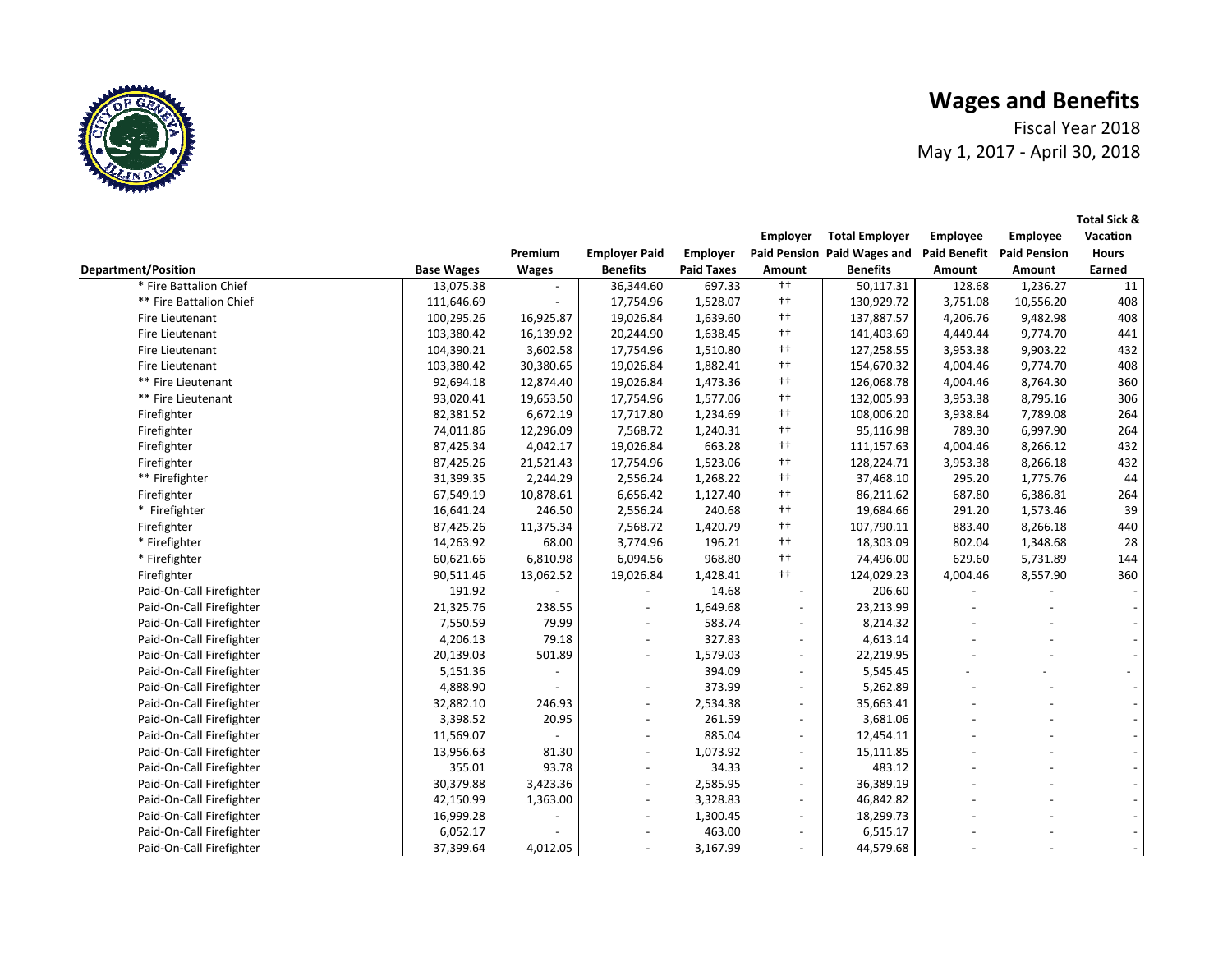

Fiscal Year 2018May 1, 2017 ‐ April 30, 2018

**Total Sick &** 

|                                      |                   |              |                          |                   | <b>Employer</b>          | <b>Total Employer</b>       | Employee            | Employee            | Vacation     |
|--------------------------------------|-------------------|--------------|--------------------------|-------------------|--------------------------|-----------------------------|---------------------|---------------------|--------------|
|                                      |                   | Premium      | <b>Employer Paid</b>     | <b>Employer</b>   |                          | Paid Pension Paid Wages and | <b>Paid Benefit</b> | <b>Paid Pension</b> | <b>Hours</b> |
| <b>Department/Position</b>           | <b>Base Wages</b> | <b>Wages</b> | <b>Benefits</b>          | <b>Paid Taxes</b> | Amount                   | <b>Benefits</b>             | Amount              | <b>Amount</b>       | Earned       |
| * Paid-On-Call Firefighter           | 1,698.98          |              | $\sim$                   | 129.98            |                          | 1,828.96                    |                     |                     |              |
| Paid-On-Call Firefighter             | 10,749.84         | 450.74       | $\overline{\phantom{a}}$ | 856.84            | $\overline{a}$           | 12,057.42                   |                     |                     |              |
| * Paid-On-Call Firefighter           | 5,752.85          |              | $\overline{\phantom{a}}$ | 440.09            | $\overline{a}$           | 6,192.94                    |                     |                     |              |
| * Paid-On-Call Firefighter           | 719.13            |              | $\overline{\phantom{a}}$ | 55.01             | $\overline{\phantom{a}}$ | 774.14                      |                     |                     |              |
| Paid-On-Call Firefighter             | 1,449.98          |              | $\overline{\phantom{a}}$ | 110.91            | $\overline{\phantom{a}}$ | 1,560.89                    |                     |                     |              |
| Paid-On-Call Firefighter             | 1,554.48          |              | $\overline{\phantom{a}}$ | 118.92            | $\overline{\phantom{a}}$ | 1,673.40                    |                     |                     |              |
| Paid-On-Call Firefighter             | 14,561.32         | 128.32       | $\overline{\phantom{a}}$ | 1,123.77          |                          | 15,813.41                   |                     |                     |              |
| Paid-On-Call Firefighter             | 23,783.78         | 570.48       | $\overline{\phantom{a}}$ | 1,863.11          | $\overline{\phantom{a}}$ | 26,217.37                   |                     |                     |              |
| * Paid-On-Call Firefighter           | 1,012.01          |              | $\overline{\phantom{a}}$ | 77.41             | $\overline{\phantom{a}}$ | 1,089.42                    |                     |                     |              |
| * Paid-On-Call Firefighter           | 1,004.16          |              | $\overline{\phantom{a}}$ | 76.82             | $\overline{\phantom{a}}$ | 1,080.98                    |                     |                     |              |
| * Paid-On-Call Firefighter           | 1,012.01          |              | $\overline{\phantom{a}}$ | 77.42             | $\overline{\phantom{a}}$ | 1,089.43                    |                     |                     |              |
| * Paid-On-Call Firefighter           | 1,001.55          |              | $\overline{\phantom{a}}$ | 76.63             |                          | 1,078.18                    |                     |                     |              |
| Paid-On-Call Firefighter             | 6,765.82          |              | $\overline{\phantom{a}}$ | 517.57            | $\overline{\phantom{a}}$ | 7,283.39                    |                     |                     |              |
| * Paid-On-Call Firefighter           | 938.96            |              | $\overline{\phantom{a}}$ | 71.82             |                          | 1,010.78                    |                     |                     |              |
| Paid-On-Call Firefighter             | 9,220.62          |              | $\overline{\phantom{a}}$ | 705.37            | $\overline{a}$           | 9,925.99                    |                     |                     |              |
| Paid-On-Call Firefighter             | 6,052.52          | 94.14        | $\overline{\phantom{a}}$ | 470.22            |                          | 6,616.88                    |                     |                     |              |
| <b>Fire/Prevention</b>               |                   |              |                          |                   |                          |                             |                     |                     |              |
| <b>Fire Marshal</b>                  | 119,359.62        | 101.99       | 17,743.90                | 8,731.03          | 11,899.11                | 157,835.65                  | 3,949.74            | 4,661.02            | 232          |
| <b>Public Works</b>                  |                   |              |                          |                   |                          |                             |                     |                     |              |
| Dir of Public Works                  | 126,074.12        |              | 850.04                   | 9,610.03          | 14,483.10                | 151,017.29                  | 587.16              | 5,673.32            | 184          |
| <b>Public Works/Engineering</b>      |                   |              |                          |                   |                          |                             |                     |                     |              |
| City Engineer/Asst. Dir. PW          | 106,674.99        |              | 465.04                   | 8,182.46          | 12,254.54                | 127,577.03                  |                     | 4,800.28            | 216          |
| Civil Engineer                       | 98,001.77         |              | 18,989.68                | 7,091.93          | 11,258.18                | 135,341.56                  | 4,192.22            | 4,410.00            | 264          |
| <b>Engineering Technician</b>        | 81,094.25         | 11,767.61    | 15,962.74                | 6,852.88          | 10,687.42                | 126,364.90                  | 3,440.72            | 4,178.85            | 296          |
| ** GIS Coordinator                   | 72,337.11         |              | 17,754.96                | 5,147.08          | 8,309.96                 | 103,549.11                  | 3,953.38            | 3,255.26            | 240          |
| <b>GIS Technician</b>                | 57,193.35         | 30.29        | 14,900.44                | 4,145.66          | 6,574.23                 | 82,843.97                   | 3,037.76            | 2,575.06            | 176          |
| <b>Public Works/Streets</b>          |                   |              |                          |                   |                          |                             |                     |                     |              |
| Superintendent of Street & Fleet     | 87,948.98         |              | 20,244.90                | 6,390.20          | 10,103.46                | 124,687.54                  | 4,449.44            | 3,957.70            | 192          |
| <b>Street Maintenance Supervisor</b> | 82,512.39         | 11,763.35    | 20,282.40                | 6,807.04          | 10,853.67                | 132,218.85                  | 4,449.44            | 4,244.11            | 264          |
| <b>Street Maint Lead Worker</b>      | 72,678.51         | 12,793.85    | 18,780.38                | 6,229.86          | 9,843.07                 | 120,325.67                  | 4,127.40            | 3,848.47            | 264          |
| <b>Street Maint Lead Worker</b>      | 64,002.81         | 12,641.44    | 17,842.46                | 5,568.76          | 8,834.46                 | 108,889.93                  | 3,953.38            | 3,452.91            | 256          |

Street Maint Lead Worker **19. 19.4. 19.52.00** 14,511.03 | 14,962.94 | 16,984.41 10,858.69 | 127,053.98 | 3,093.76 4,243.90 288 Street Maint Lead Worker **19, 2004.00 12,564.72** 17,013.66 6,804.05 10,629.55 304.03 3,429.82 4,155.22 264 Administrative Assistant (ST/FL) 58,389.93 ‐ 16, 4, 976.16 6,707.65 154.36 86,228.10 3, 2,627.56 632.12 288 Street Maintenance Worker **19th** 17,57 11,454.55 | 17,026.16 | 5,011.98 7,949.30 | 98,959.56 | 3,523.92 3,106.04 256 Street Maintenance Worker 70,248.16 7, 17, 752.04 5, 804.96 6,443.36 502.31 107,750.83 3,953.38 2,518.62 192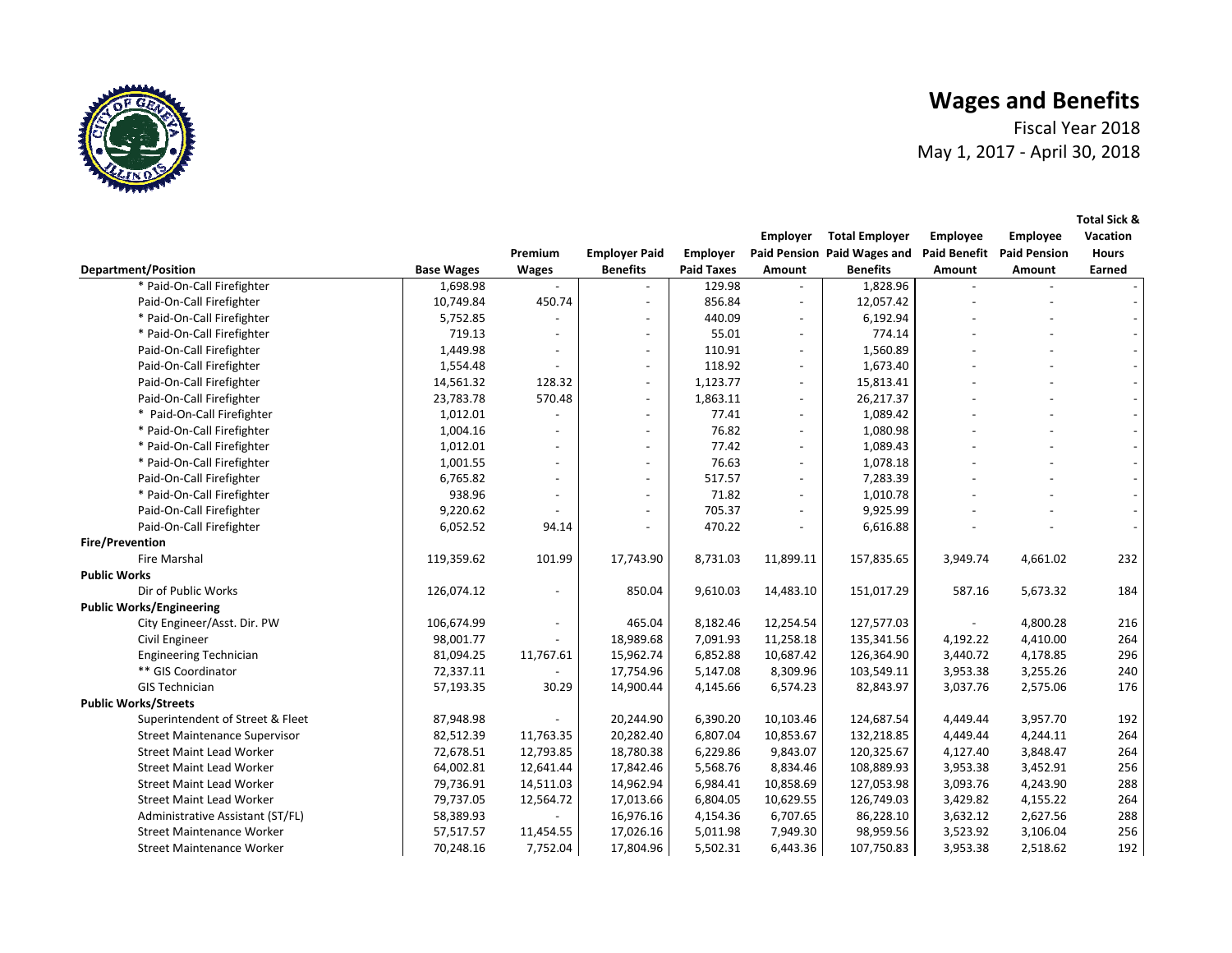**Employee Vacation** 

**Total Sick &** 

Fiscal Year 2018 May 1, 2017 ‐ April 30, 2018

 **Employer Total Employer Employee** 



|                                      |                   | Premium      | <b>Employer Paid</b>     | Employer          |           | Paid Pension Paid Wages and Paid Benefit Paid Pension |          |          | <b>Hours</b> |
|--------------------------------------|-------------------|--------------|--------------------------|-------------------|-----------|-------------------------------------------------------|----------|----------|--------------|
| <b>Department/Position</b>           | <b>Base Wages</b> | <b>Wages</b> | <b>Benefits</b>          | <b>Paid Taxes</b> | Amount    | <b>Benefits</b>                                       | Amount   | Amount   | Earned       |
| <b>Street Maintenance Worker</b>     | 47,152.76         | 7,060.41     | 7,618.72                 | 4,090.75          | 6,245.29  | 72,167.93                                             | 789.30   | 2,441.90 | 184          |
| <b>Street Maintenance Worker</b>     | 59,819.24         | 9,095.27     | 20,307.40                | 4,953.22          | 7,937.91  | 102,113.04                                            | 4,247.14 | 3,104.01 | 256          |
| <b>Street Maintenance Worker</b>     | 45,910.87         | 5,880.40     | 62.50                    | 3,966.82          | 5,967.02  | 61,787.61                                             | $\sim$   | 2,333.42 | 176          |
| <b>Street Maintenance Worker</b>     | 59,927.27         | 7,678.25     | 20,282.40                | 4,835.68          | 7,782.65  | 100,506.25                                            | 4,449.44 | 3,043.99 | 232          |
| <b>Street Maintenance Worker</b>     | 61,339.09         | 4,665.05     | 17,144.02                | 4,793.25          | 6,082.13  | 94,023.54                                             | 3,397.34 | 2,379.70 | 192          |
| <b>Public Works/Fleet Services</b>   |                   |              |                          |                   |           |                                                       |          |          |              |
| * Fleet Maintenance Spv              | 50,100.00         |              | $\overline{\phantom{a}}$ | 3,834.33          | 5,788.17  | 59,722.50                                             |          | 2,254.50 | 63           |
| * Fleet Maintenance Tech             | 18,911.28         |              | 4,472.48                 | 1,606.15          | 2,412.37  | 27,402.28                                             | 225.19   | 954.79   | 33           |
| * Fleet Maintenance Tech             | 19,587.12         | 880.33       | 2,556.24                 | 1,545.45          | 2,396.72  | 26,965.86                                             | 267.20   | 921.06   | 33           |
| Fleet Maintenance Tech               | 86,788.45         | 2,352.95     | 17,754.96                | 6,537.02          | 10,239.32 | 123,672.70                                            | 3,751.08 | 4,011.41 | 288          |
| <b>Public Works/Electric</b>         |                   |              |                          |                   |           |                                                       |          |          |              |
| Superintendent of Electrical Svc     | 123,253.42        |              | 17,754.96                | 9,125.29          | 14,159.08 | 164,292.75                                            | 3,751.08 | 5,546.43 | 296          |
| Mgr Dist., Const., and Maint.        | 112,640.72        |              | 20,244.90                | 8,223.77          | 12,939.99 | 154,049.38                                            | 4,247.14 | 5,068.94 | 296          |
| Mgr. Electric Operations             | 103,870.73        |              | 20,244.90                | 7,610.37          | 11,932.50 | 143,658.50                                            | 4,449.44 | 4,674.20 | 184          |
| Electric Foreman                     | 111,144.05        | 16,004.81    | 19,041.84                | 9,357.74          | 14,604.50 | 170,152.94                                            | 4,004.46 | 5,722.35 | 296          |
| <b>Electric Foreman</b>              | 111,144.28        | 21,111.63    | 16,991.16                | 9,721.96          | 15,188.93 | 174,157.96                                            | 3,632.12 | 5,952.20 | 296          |
| Electric Field Serviceman            | 111,144.11        | 16,891.93    | 19,026.84                | 9,496.71          | 14,713.09 | 171,272.68                                            | 4,004.46 | 5,761.60 | 296          |
| Administrative Assistant (EL)        | 64,003.89         | 1,304.68     | 16,976.16                | 4,740.65          | 7,502.02  | 94,527.40                                             | 3,550.22 | 2,938.91 | 264          |
| Purchasing and Inventory Coord       | 74,623.97         |              | 16,976.16                | 5,261.95          | 8,572.62  | 105,434.70                                            | 3,429.82 | 3,358.11 | 280          |
| Electric Lineman                     | 103,934.22        | 19,920.80    | 16,405.84                | 9,228.91          | 14,237.94 | 163,727.71                                            | 3,518.72 | 5,574.82 | 296          |
| Electric Lineman                     | 103,934.23        | 17,304.37    | 17,006.16                | 9,020.08          | 13,927.67 | 161,192.51                                            | 3,632.12 | 5,457.05 | 296          |
| Electric Lineman                     | 104,017.53        | 20,035.33    | 20,259.90                | 9,171.72          | 14,256.16 | 167,740.64                                            | 4,449.44 | 5,583.07 | 280          |
| Electric Lineman                     | 103,934.22        | 15,060.67    | 16,991.16                | 8,834.91          | 13,676.25 | 158,497.21                                            | 3,632.12 | 5,355.45 | 248          |
| Electric Lineman                     | 103,934.21        | 19,044.60    | 19,841.56                | 8,966.34          | 14,125.69 | 165,912.40                                            | 4,166.78 | 5,534.03 | 240          |
| * Electric Lineman                   | 72,791.50         | 6,367.97     | 13,826.23                | 6,086.43          | 9,366.12  | 108,438.25                                            | 2,393.54 | 3,686.77 | 66           |
| ** Electric Apprentice               | 51,257.89         | 8,506.22     | 7,631.22                 | 4,509.32          | 6,891.97  | 78,796.62                                             | 883.40   | 2,692.21 | 216          |
| * Electric Apprentice                | 27,518.10         |              | 11,881.06                | 2,329.91          | 3,643.92  | 45,372.99                                             | 1,601.58 | 1,442.21 | 55           |
| ** Electric Apprentice               | 78,441.71         | 549.13       | 19,026.84                | 5,738.05          | 9,074.86  | 112,830.59                                            | 4,004.46 | 3,554.25 | 216          |
| <b>Public Works/Water/Wastewater</b> |                   |              |                          |                   |           |                                                       |          |          |              |
| Superintendent of Water/WW           | 103,906.85        |              | 20,244.90                | 7,485.71          | 11,936.57 | 143,574.03                                            | 4,247.14 | 4,675.80 | 264          |
| Spv Sys Maint and Cust Service       | 86,598.45         | 18,202.09    | 20,307.40                | 7,609.66          | 12,057.79 | 144,775.39                                            | 4,449.44 | 4,718.85 | 280          |
| Spv Water Supply and Treatment       | 100,457.09        | 25,521.81    | 20,244.90                | 9,322.90          | 14,473.16 | 170,019.86                                            | 4,247.14 | 5,669.04 | 296          |
| Wastewater Treatment Supervisor      | 87,632.15         | 21,613.56    | 7,568.72                 | 8,311.00          | 12,551.89 | 137,677.32                                            | 789.30   | 4,916.01 | 264          |
| Lead WW Treatment Plant Oper         | 69,761.89         | 14,895.17    | 14,900.44                | 6,229.52          | 9,727.56  | 115,514.58                                            | 3,240.06 | 3,809.54 | 216          |
| Lead Water/Sewer Maint. Wkr          | 67,140.41         | 9,688.71     | 17,767.46                | 5,592.82          | 8,832.59  | 109,021.99                                            | 3,751.08 | 3,457.88 | 224          |
| Administrative Assistant (Water)     | 61,527.88         |              | 16,976.16                | 4,433.31          | 7,068.12  | 90,005.47                                             | 3,632.12 | 2,768.80 | 264          |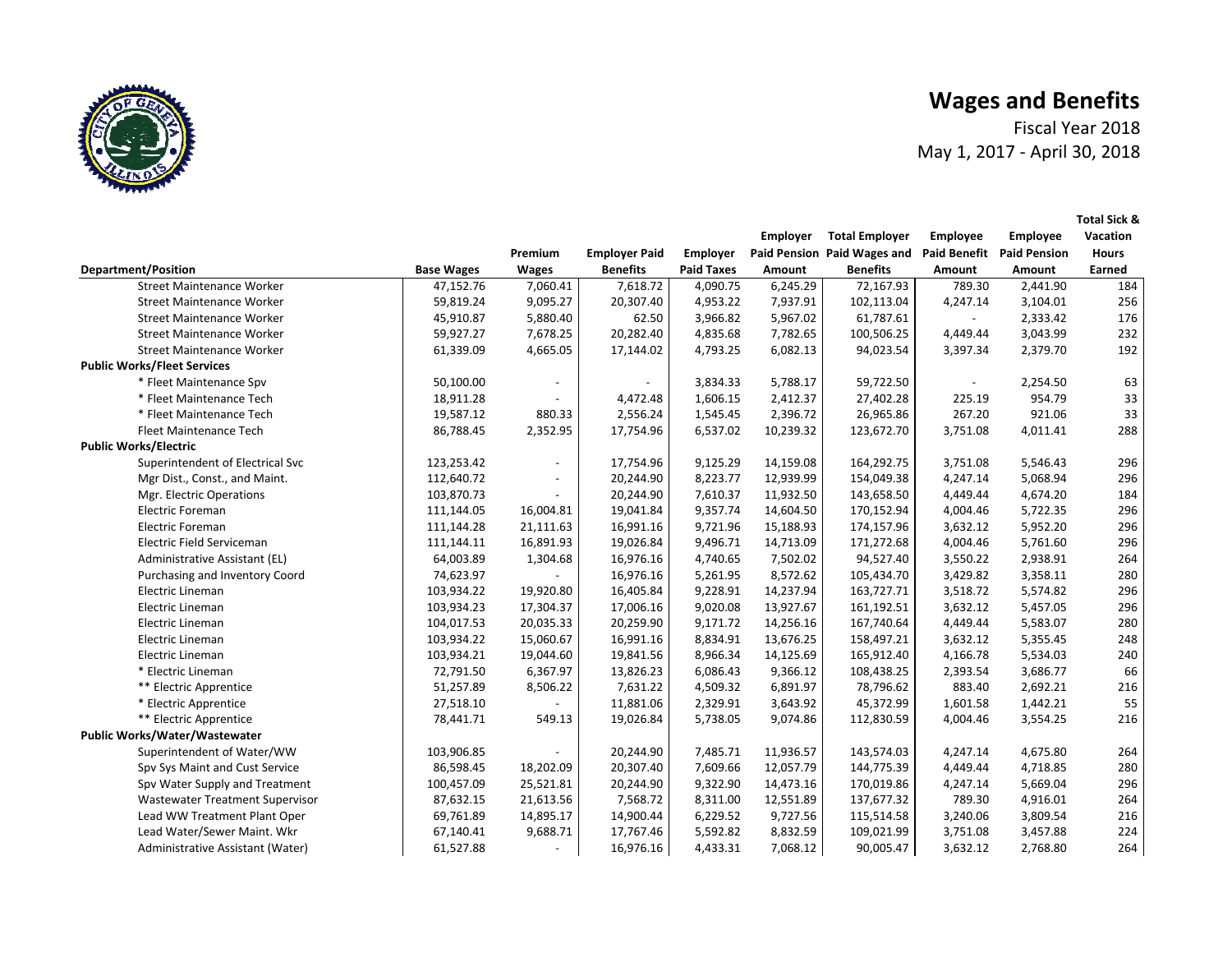**Department/Position** 

Fiscal Year 2018May 1, 2017 ‐ April 30, 2018

**Total Sick &** 

|                                 |                   |                |                          |                   | Employer  | <b>Total Employer</b>       | <b>Employee</b>     | <b>Employee</b>     | Vacation     |
|---------------------------------|-------------------|----------------|--------------------------|-------------------|-----------|-----------------------------|---------------------|---------------------|--------------|
|                                 |                   | <b>Premium</b> | <b>Employer Paid</b>     | Employer          |           | Paid Pension Paid Wages and | <b>Paid Benefit</b> | <b>Paid Pension</b> | <b>Hours</b> |
| าt/Position                     | <b>Base Wages</b> | <b>Wages</b>   | <b>Benefits</b>          | <b>Paid Taxes</b> | Amount    | <b>Benefits</b>             | Amount              | Amount              | Earned       |
| Wastewater Treatment Operator   | 68,520.82         | 12,133.56      | 20,244.90                | 5,836.04          | 9,263.12  | 115,998.44                  | 4,449.44            | 3,629.44            | 256          |
| Wastewater Treatment Operator   | 68,385.95         | 19,777.47      | 17,768.90                | 6,454.49          | 10,138.85 | 122,525.66                  | 3,829.34            | 3,968.44            | 184          |
| * Wastewater Treatment Operator | 53,840.34         | 3,815.77       | 20,244.90                | 4,071.79          | 6,634.07  | 88,606.87                   | 4,433.06            | 2,594.47            | 92           |
| Water Treatment Operator        | 69.514.00         | 17,890.68      | 18,989.04                | 6,388.43          | 10.048.08 | 122,830.23                  | 3,941.70            | 3,934.32            | 224          |
| Water Treatment Operator        | 77,958.67         | 20,222.34      | 7,581.22                 | 7,447.97          | 11,280.42 | 124,490.62                  | 883.40              | 4,418.72            | 256          |
| Water / Sewer Maintenance Wkr   | 54.088.71         | 7.542.62       | 20.269.90                | 4.391.97          | 7.083.17  | 93.376.37                   | 4.247.14            | 2.774.51            | 184          |
| Water / Sewer Maintenance Wkr   | 52,220.06         | 11,391.22      | 17,013.66                | 4,591.68          | 7,317.10  | 92,533.72                   | 3,632.12            | 2,864.19            | 184          |
| Water/Sewer Maintenance Wkr     | 50,358.76         |                | 7,197.26                 | 4,619.39          | 7,038.65  | 69,214.06                   | 833.80              | 2,754.81            | 184          |
| Water / Sewer Maintenance Wkr   | 52,047.81         |                | 20,332.40                | 4,469.06          | 7,205.09  | 84,054.36                   | 4,247.14            | 2,819.94            | 184          |
| * Summer Help (Water)           | 4,145.00          |                | $\overline{\phantom{0}}$ | 317.09            |           | 4,462.09                    |                     |                     |              |
| * Summer Help (Water)           | 4,505.00          |                | $\overline{\phantom{a}}$ | 344.63            |           | 4,849.63                    |                     |                     |              |
| * Summer Help (Water)           | 3.520.00          |                | $\overline{\phantom{a}}$ | 269.28            |           | 3,789.28                    |                     |                     |              |
|                                 |                   |                |                          |                   |           |                             |                     |                     |              |

Meter Reader | 34,536.97 - | - | 2,642.07 - | 37,179.04 | - - -Meter Reader | 12,603.16 - | - | 964.15 - | 13,567.31 | - - -Utility Locator 61,672.15 189.27 7, 4, 134.76 7,108.48 675.45 80,780.11 833.80 2,784.22 224 \* Utility Locator | 41,658.28 1,656.00 | 6,355.60 | 3,264.93 4,990.51 | 57,925.32 | 660.62 1,950.24 81

\* Indicates that employment started and/or ended during Fiscal Year 2018

\*\* Indicates the employee recived a promoption during Fiscal Year 2018

Premium Wages ‐ includes overtime, holiday, double time wage rates

Employer Paid Benefits ‐ includes Medical/Dental Insurance premiums, clothing and car allowance, and other benefits

Employer Paid Taxes ‐ includes Medicare and/or Social Security

Employer Paid Pension ‐ Pension amounts shown are calculated on the following:

‐Illinois Municipal Retirement Fund (IMRF) = Actual employer paid amount

 $\dagger$  Police Pension = \$1,365,906 annual levy

†† Fire Pension = \$498,790 annual levy

Employee Paid Benefit Amount = Medical/Dental Insurance Premiums

Employee Paid Pension Amount = Pension amounts shown are actual employee paid amount

Total Sick & Vacation Hours Earned = Vacation may not carry over from year to year; Sick leave may carry over but only 480 hours may be paid out at time of retirement